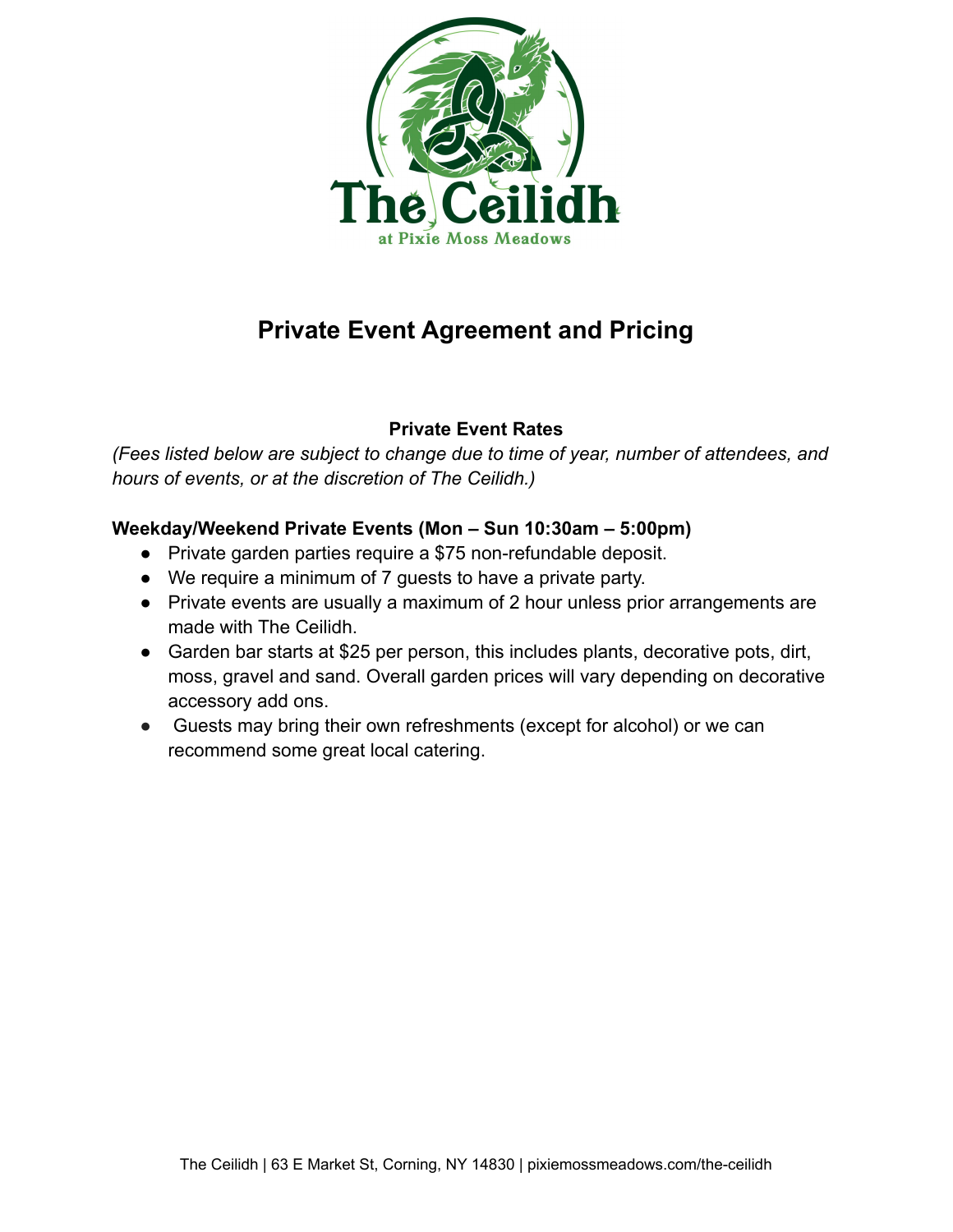*\*Please read the material below to make sure all parties understand the requirements of providing for everyone's safety and keeping The Ceilidh maintained and a safe location for future use. By booking your event at The Ceilidh you agree to the following policies.\**

**Cancellation**: All deposits are non-refundable, as your agreement to host your event at The Ceilidh may cause the loss of additional bookings or business. If circumstances beyond the control of The Ceilidh force us to cancel your reservation, The Ceilidh will refund all sums paid.

**Deposit/Rental Fees:** Deposit must be received at least thirty (30) days prior to your event in order to reserve your date(s) and time(s). This is nonrefundable unless The Ceilidh is forced to cancel and the full deposit will be refunded.

**Lost and Found:** The Ceilidh takes no responsibility for personal possession left on premises during or after any event. We do, however, maintain a lost and found and will hold recovered items up to 30 days. Every attempt will be made to return any recovered item to its rightful owner.

**City, County, State and Federal Laws:** Client agrees to comply with all applicable city, county, State, and Federal laws and shall conduct no illegal act on the premises. This is a drug free and non-smoking facility at all times, NO EXCEPTIONS. Client shall NOT serve alcohol on premises at any time. The Ceilidh reserves the right, in its exclusive discretion, to expel anyone who in its judgment is intoxicated or under the influence of alcohol or drugs, or who shall in any manner do or participate in any act jeopardizing the rights, use permit, or insurability of The Ceilidh or the safety of its staff, guests, or building contents.

**Promotions and Copyright:** Client understand that Pixie Moss Meadows/The Ceilidh may take photographs and/or video during class and of the class, and that these may be used for marketing, and/or public relations purposes for the studio in various settings including but not limited to: Facebook, Instagram, Pixie Moss Meadows website, flyers, posters, and other promotional materials. I understand that if I wish to be exempt from this, I need to speak with a member of Pixie Moss Meadows/The Ceilidh staff and make my wishes known in writing in advance of the class. This applies to all participants included under the group sign-up for online or in-person events.

**Site Decoration:** The Ceilidh wants to make every event here a special and welcoming experience. Therefore every effort will be made to allow clients to prepare decorations